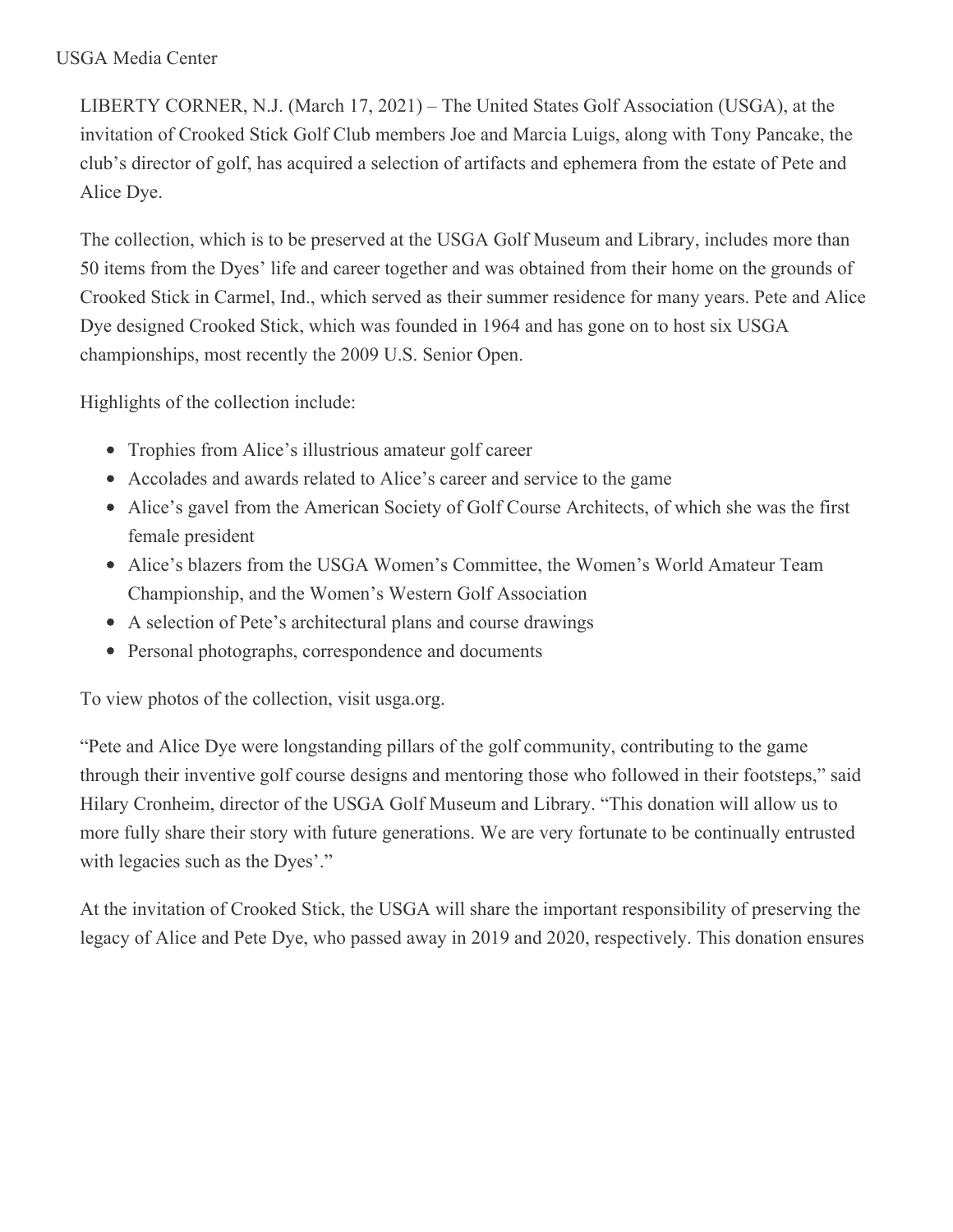their storied partnership will be celebrated alongside golf's most impactful contributors at the USGA Golf Museum. The Dyes enjoyed a longstanding relationship with the club that will continue through its commitment to commemorating the couple's legacy. In addition, Dye courses have hosted dozens of USGA championships, and Alice Dye had a long association with the USGA through her competitive and volunteer career, including two U.S. Senior Women's Amateur titles.



The Dyes' approach to golf course design balanced innovation, challenge and accessibility. After marrying in 1950, the two became a dynamic duo in golf course architecture, amassing an impressive

repertoire of championship courses, including Crooked Stick and The Honors Course in Ooltewah, Tenn., which will host its sixth USGA championship in 2024, with two additional championships on the docket. Among the noteworthy Dye design collaborations are TPC Sawgrass (Ponte Vedra Beach, Fla.), The Ocean Course at Kiawah Island (S.C.) Resort, the Teeth of the Dog Course at Casa de Campo (Dominican Republic), and Whistling Straits (Kohler, Wis.). In addition, several notable course designers, including Jack Nicklaus, Tom Doak, Bill Coore, the Dyes' two sons, Perry and P.B., and their niece, Cynthia Dye McGarey, collaborated with or were mentored by the couple.

Throughout their partnership, Pete produced the initial designs, paying close attention to agronomy and layout, while Alice edited and amended Pete's ideas. She is credited with suggesting some of the most innovative aspects of Dye designs, such as the island-green 17th hole at TPC Sawgrass.

In the 1980s, Alice presented her "Two-Tee System" as a solution for female golfers of varying skill levels who typically were afforded only one teeing ground option. Alice was voted president of the American Society of Golf Course Architects in 1997. As the first female to serve in that role, she strongly advocated for more women to be accepted as ASGCA members. Alice was most recently featured in the USGA Museum's 2017-19 exhibit, "Breaking New Ground: Women and Golf Course [Architecture."](https://nam12.safelinks.protection.outlook.com/?url=https%3A%2F%2Fmediacenter.usga.org%2Fpress-releases%3Fitem%3D122543&data=04%7C01%7CJGeske%40USGA.org%7C3696d6308aee4d905bdb08d8e973abb9%7C17abf7083a064391bdbd06808d1b9f81%7C0%7C0%7C637516030321243412%7CUnknown%7CTWFpbGZsb3d8eyJWIjoiMC4wLjAwMDAiLCJQIjoiV2luMzIiLCJBTiI6Ik1haWwiLCJXVCI6Mn0%3D%7C1000&sdata=TpLy82yf2Tuv%2FpbP%2FzMP4js9gmwLtAIQBvKrhzMtZmk%3D&reserved=0)

The USGA Golf Museum and Library is the nation's oldest sports museum and the world's leading institution for the collection, preservation, interpretation and dissemination of golf history. It is the most trusted repository for preserving the legacies of the game's greatest figures.

## **About the USGA**

The USGA is a nonprofit organization that celebrates, serves and advances the game of golf. Founded in 1894, we conduct many of golf's premier professional and amateur championships, including the U.S. Open and U.S. Women's Open. With The R&A, we govern the sport via a global set of playing, equipment, handicapping and amateur status rules. The USGA campus in Liberty Corner, New Jersey, is home to the Association's Research and Test Center, where science and innovation are fueling a